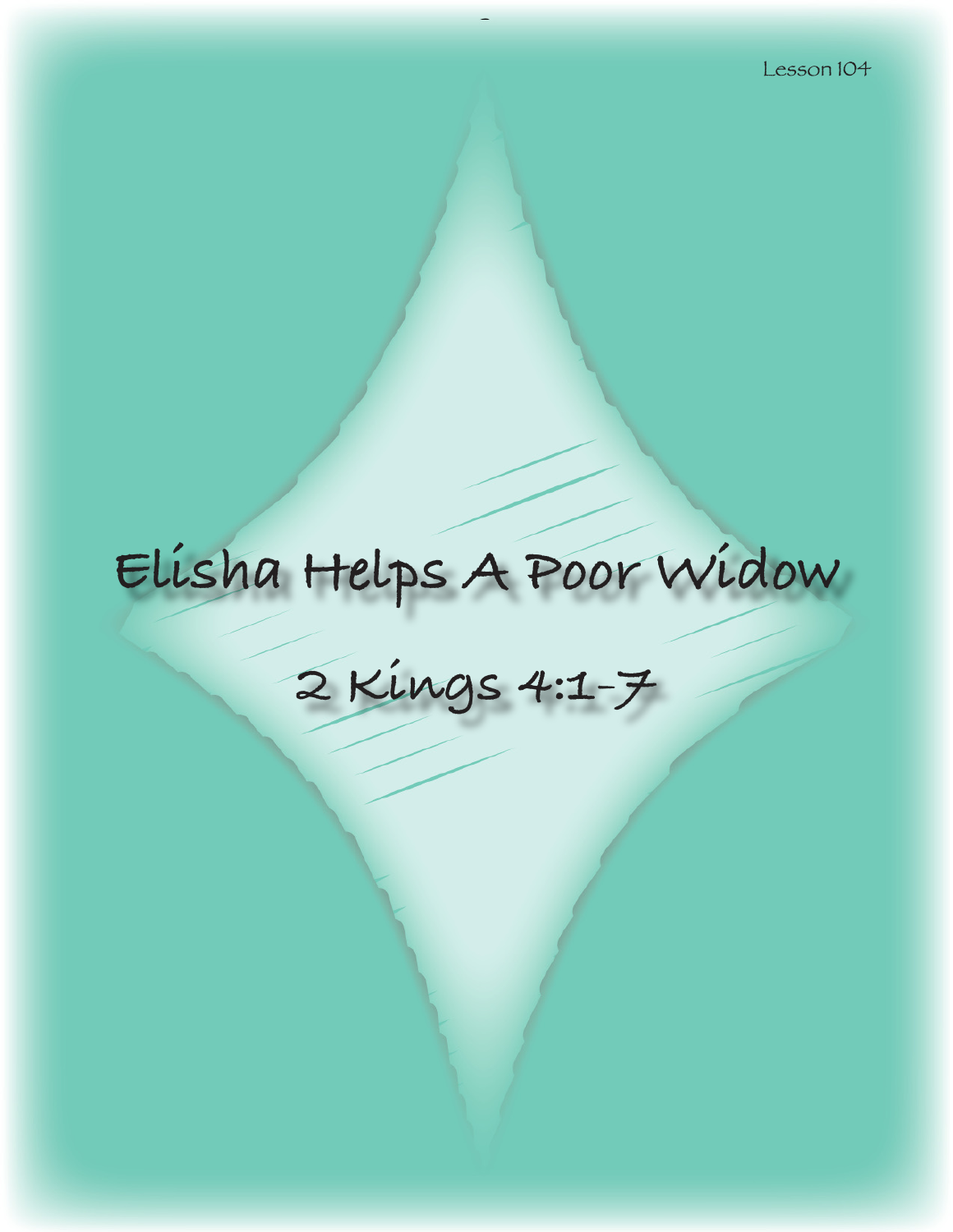# MEMORY VERSE

2 KINGS 4:7 "…Go, sell the oil and pay your debt; and you and your sons live on the rest."

# WHAT YOU WILL NEED:

Five or six different types of glass or metal containers from home and a pencil.

Enough "Paper Vessel" templates for each child in your class, several different colors of tissue paper cut into 1'' squares, scissors, and glue.

Small slips of paper and pencils for each child in your class.

"Pouring Promises" template, red butcher paper, scissors, stapler, ruler, markers or crayons.

# ATTENTION GRABBER!

# How Many Jars?

Bring from home as many different and unique containers as you can find. These will represent the different jars that the widow collected. You will want to pick out about five or six (probably small ones) and use glass or metal containers to get a musical tone when tapped.

Show the class the different kinds of containers that you have. Next put different amounts of water in each "vessel." Then using a pencil or something similar, tap the different vessels. Each vessel will make a different sound. With the different tones, you will come up with a tune. If you would like, allow the children to take turns playing your vessel instruments.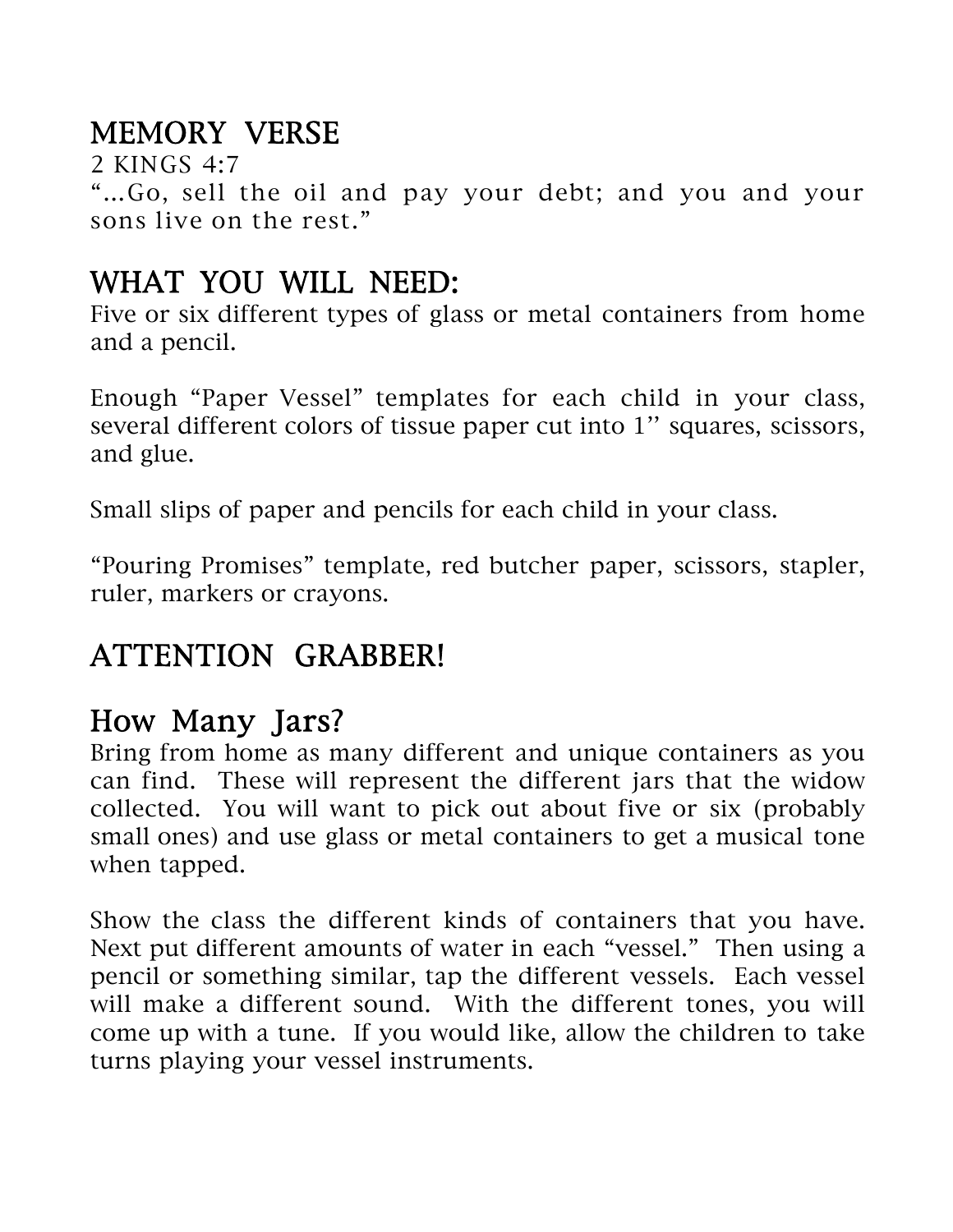Elijah and Elisha were both powerfully anointed by God for His service; yet, their ministries were different in direction and purpose. We are vessels of the Lord. Each one of us is different in the body of Christ. But when we use the gifts that the Holy Spirit has given us we can make something wonderful (like music) that can honor the Lord.

# LESSON TIME!

As the successor of Elijah, Elisha continued the awesome ministry of a prophet to God's people. Elisha, like Elijah, experienced an intimate relationship with the Lord that attracted those around him. The fiery Elijah confronted and exposed idolatry, helping to create an atmosphere where people could freely and publicly worship God. Elisha had an exciting ministry that seemed to be centered on helping others. He was a vessel through which the people could see God's power and love intervening in their difficult situations. The miracles that occurred during Elisha's ministry put people in touch with the personal and all-powerful God.

In God's eyes, one measure of true greatness is a person's willingness to serve the poor as well as the powerful. Elisha, the prophet, was a great man of God. For through Elisha, God moved to demonstrate His powerful, yet caring, nature to all those who called upon Him for help, even a poor, helpless widow. God provides for all who come to Him for help.

### 2 KINGS 4:1

A certain woman of the wives of the sons of the prophets cried out to Elisha, saying, "Your servant my husband is dead, and you know that your servant feared the LORD. And the creditor is coming to take my two sons to be his slaves."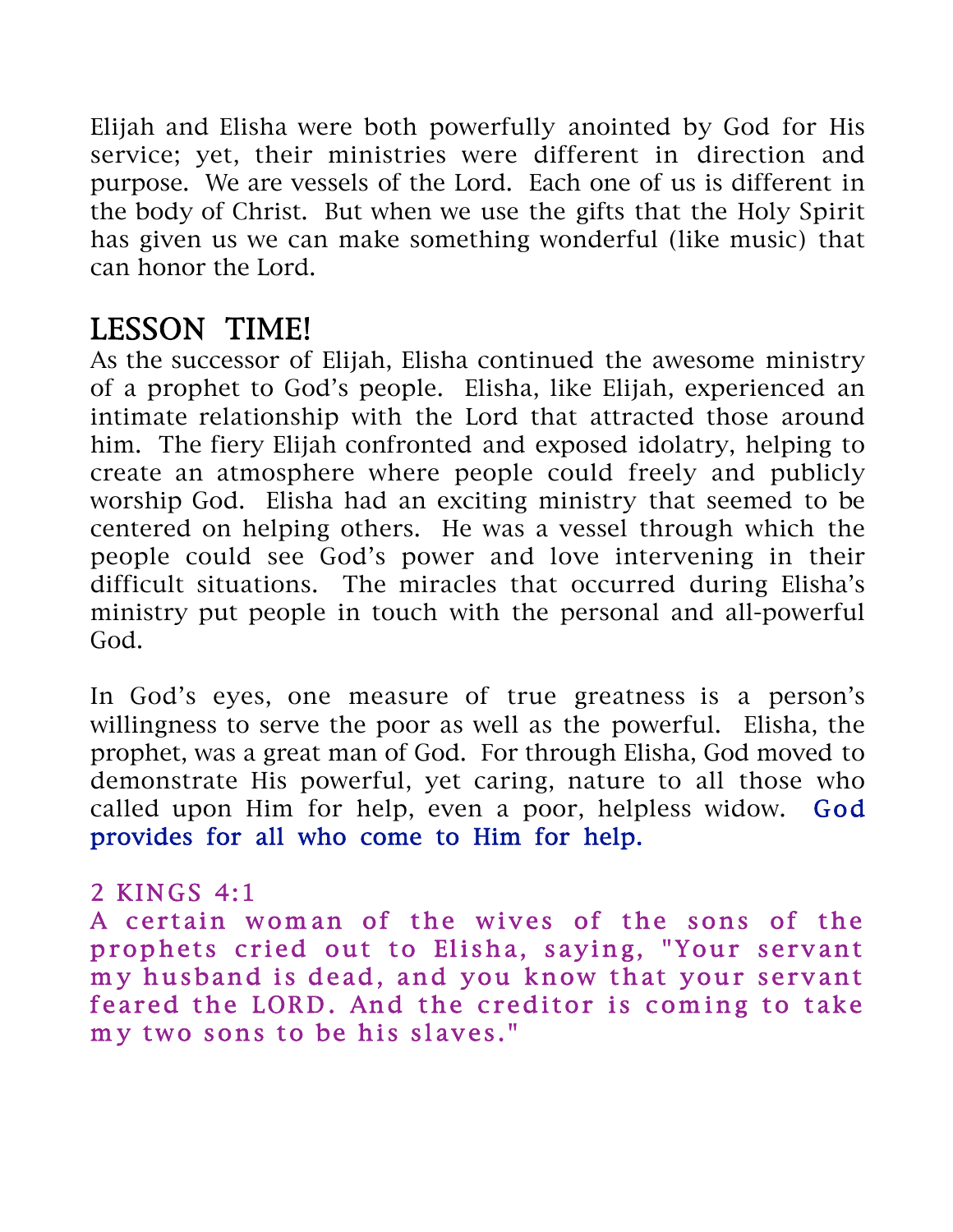When reading the Old Testament, it is easy to focus on God's judgment of those who are rebellious. Yet, we also see His tender care for those who love and serve Him. In our lesson today, we see Him at work in the life of a widow in desperate need of God's help for herself and her sons. God's everlasting loves draws us and His mercy leads us to repentance.

Those who live in poverty have a very hard life. Hopelessness and despair can overwhelm them everyday. Simple necessities such as clothing and food can be a matter of life or death. The widow's troubles were multiplied when her husband died leaving her with a great debt, which she could not pay off, and no means to support her family. She cried out to Elisha for help. Something had to be done right away.

She appealed to Elisha on the basis that her husband, a prophet, had been a faithful servant to the Lord. He was a man who lived in reverence and devotion to God. Now his creditor wanted what was owed him, but the widow had no money to pay him. The taking of her sons as slaves would be payment for the debts she owed. First, she lost her husband, now she would lose her sons and be left all alone, struggling to survive.

Poor people and debtors were often constrained to pay their debts by selling themselves or their children as slaves. God had ordered rich people and creditors not to take advantage of those people during their time of extreme need (Deuteronomy 15:1-18). This woman's creditor was not acting in the spirit of God's law. Elisha would not turn her away.

### 2 KINGS 4:2-4

So Elisha said to her, "What shall I do for you? Tell me, what do you have in the house?" And she said, "Your maidservant has nothing in the house but a jar of oil. "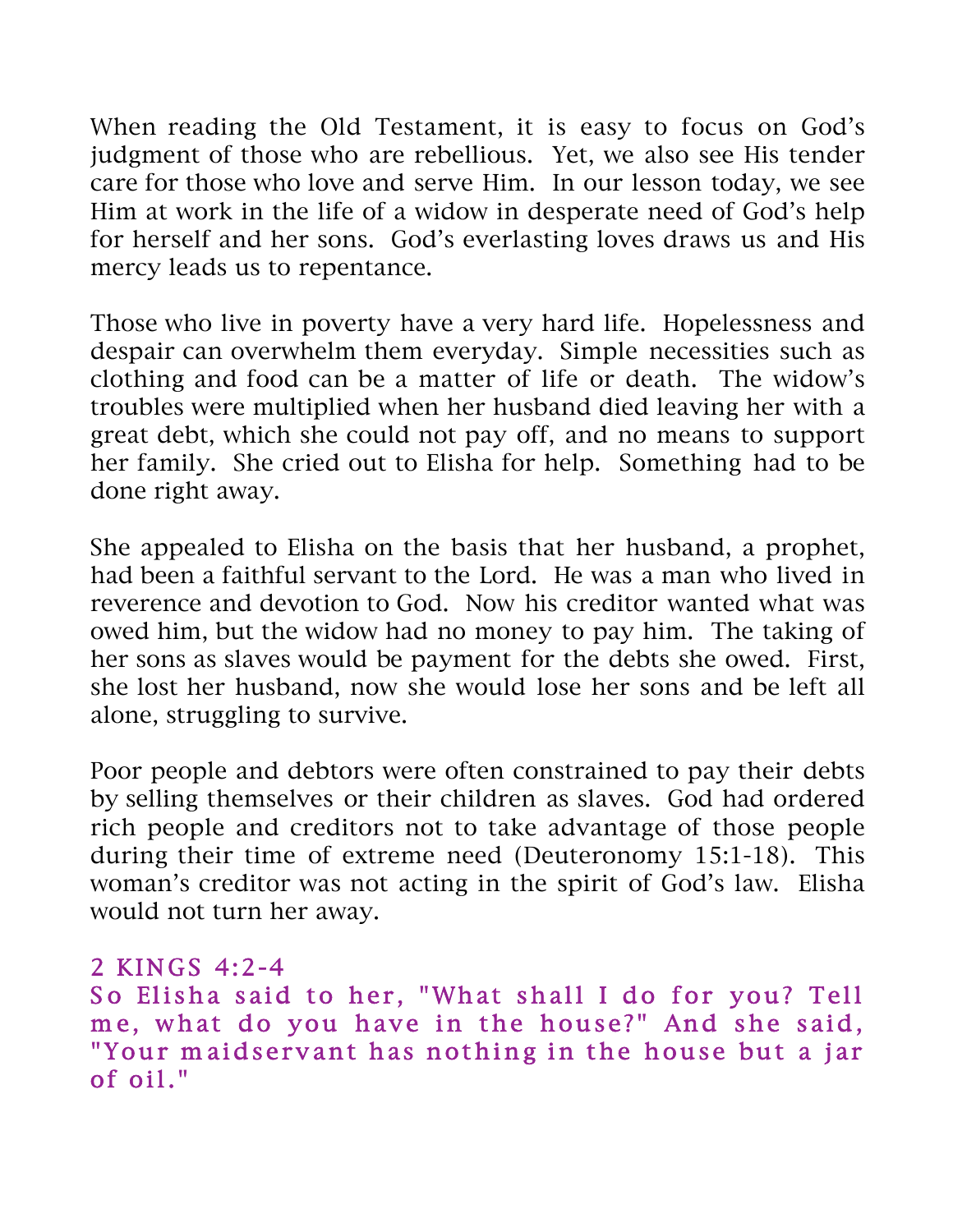Then he said, "Go, borrow vessels from everywhere, from all your neighbors; empty vessels; do not gather just a few.

#### "And when you have come in, you shall shut the door behind you and your sons; then pour it into all those vessels, and set aside the full ones."

Elisha was eager to help the widow. The widow had nothing of value except a jar of olive oil, which was used for food and fuel. The sons of the prophets were poor. Their hearts were concerned about heavenly things, not the things of this world. Those in her community would most likely have sufficient means to help her. Elisha, therefore, was inquiring about what she had on hand to sell for money and found she had nothing to sell but one jar of oil. She was truly in a hopeless situation.

Elisha instructed her to collect empty jars from her neighbors. This might have seemed a foolish thing to do considering the circumstances. Why gather jars? What would she say when my neighbors ask about my request? Many thoughts must have overwhelmed this woman as she obeyed Elisha, but she was faithful to carry out his request.

Sometimes God wants us to step out in faith, just as this woman did. When we look at our resources and abilities, we might shrink away from such an act of faith. God is good and powerful. He is able to meet our physical needs, though we have no resources of our own. He is able meet our spiritual needs and use us for His glory, though we can offer nothing of ourselves—abilities, talents, etc. God provides for all who come to Him for help.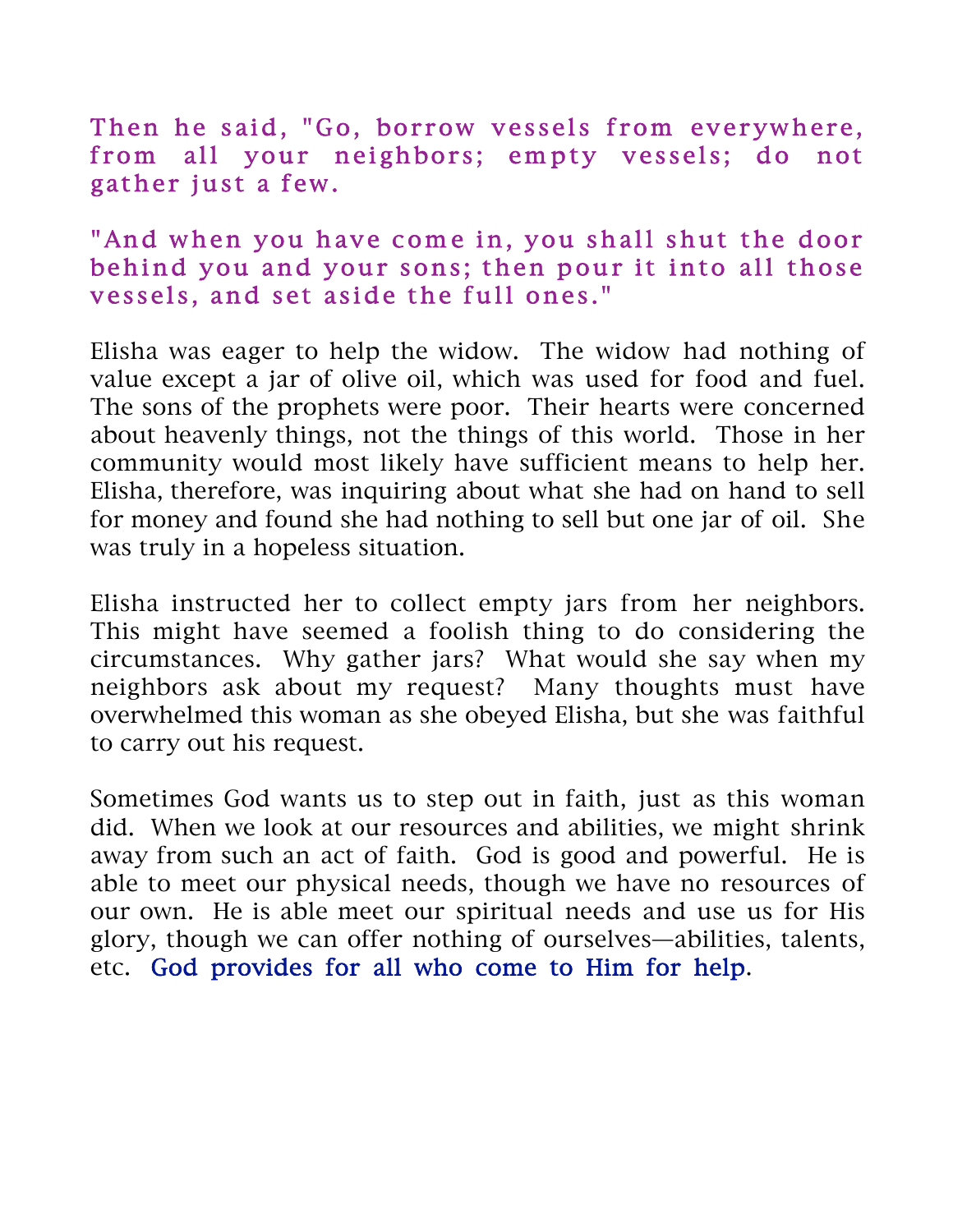# Paper Vessel

Use the "Paper Vessel" template to make your paper vessel. Using colored tissue paper, cut out several 1" squares of assorted colors. Give each child a copy of the template. Allow them to glue the squares of tissue to the vessel in order to make it beautiful. They can make stripes or other designs if they like. Allow them to glue over the lines. When filled in with colorful tissue paper, cut out the shape of the vessel. Allow the children to write their name on the back.

As an option you can put magnetic strips on the back to allow the vessel to hang on a metal surface. Encourage the children to take the vessel home as a reminder of the widow's faith in our story today.

2 KINGS 4:5-6 So she went from him and shut the door behind her and her sons, who brought the vessels to her; and she poured it out.

Now it came to pass, when the vessels were full, that she said to her son, "Bring me another vessel." And he said to her, "There is not another vessel." So the oil ceased.

The widow's faith can be measured by the number of jars she collected in response to the prophet's instructions. She could have brought only a small number back; but instead, she and her sons gathered many. It's so easy to put limitations on God, as we are so aware of the measure of our own abilities and resources. How many jars would you have collected?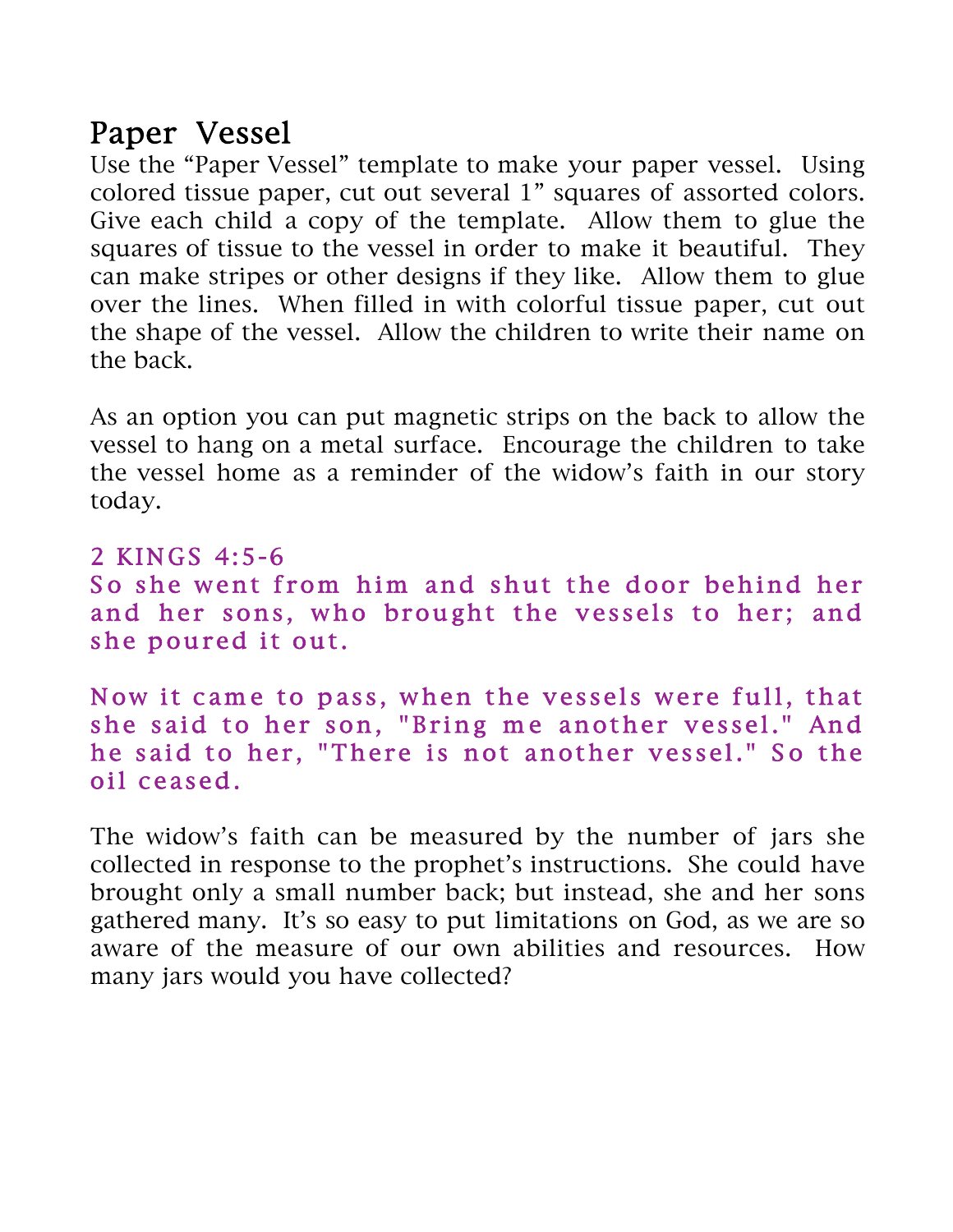Shutting the door behind her and her sons, the widow began to pour the oil. The oil was multiplied as she poured! God had miraculously provided for their needs. God provides for all who come to Him for help.

God provided oil enough to fill all the jars the woman had collected, all she felt she needed. God was faithful to meet her needs. What if she had refused to do as Elisha had told her? What if she had collected no jars or only a few—perhaps feeling foolish or having doubts about God's concern for her? The widow displayed a firm belief in God's power and goodness. Her faith took action—she collected the jars and began to fill them—and she found God to be true to meet her needs. What a beautiful picture of God's provision.

May we never limit God in what He can do for us or through us. May we, as the widow, be willing trust in God wholly in our difficult circumstances or when we find ourselves completely dependant on Him. May we, as Elisha, have faith that God can do miracles to provide for His children and be willing to be an extension of God's compassionate hand in their lives. Because Elisha believed God and was willing to be His instrument, the widow was spared much suffering and hardship. People with a heart for God have a heart for people.

## Take It to the Lord!

In Bible times, vessels were used for many different things. Most were made out of clay. Today, we use many different types of containers: plastic, metal, clay. The Bible says that we should be vessels of honor. We should be filled with the Holy Spirit and carry the Word of God to those who do not know Jesus. We should also be a blessing to one another.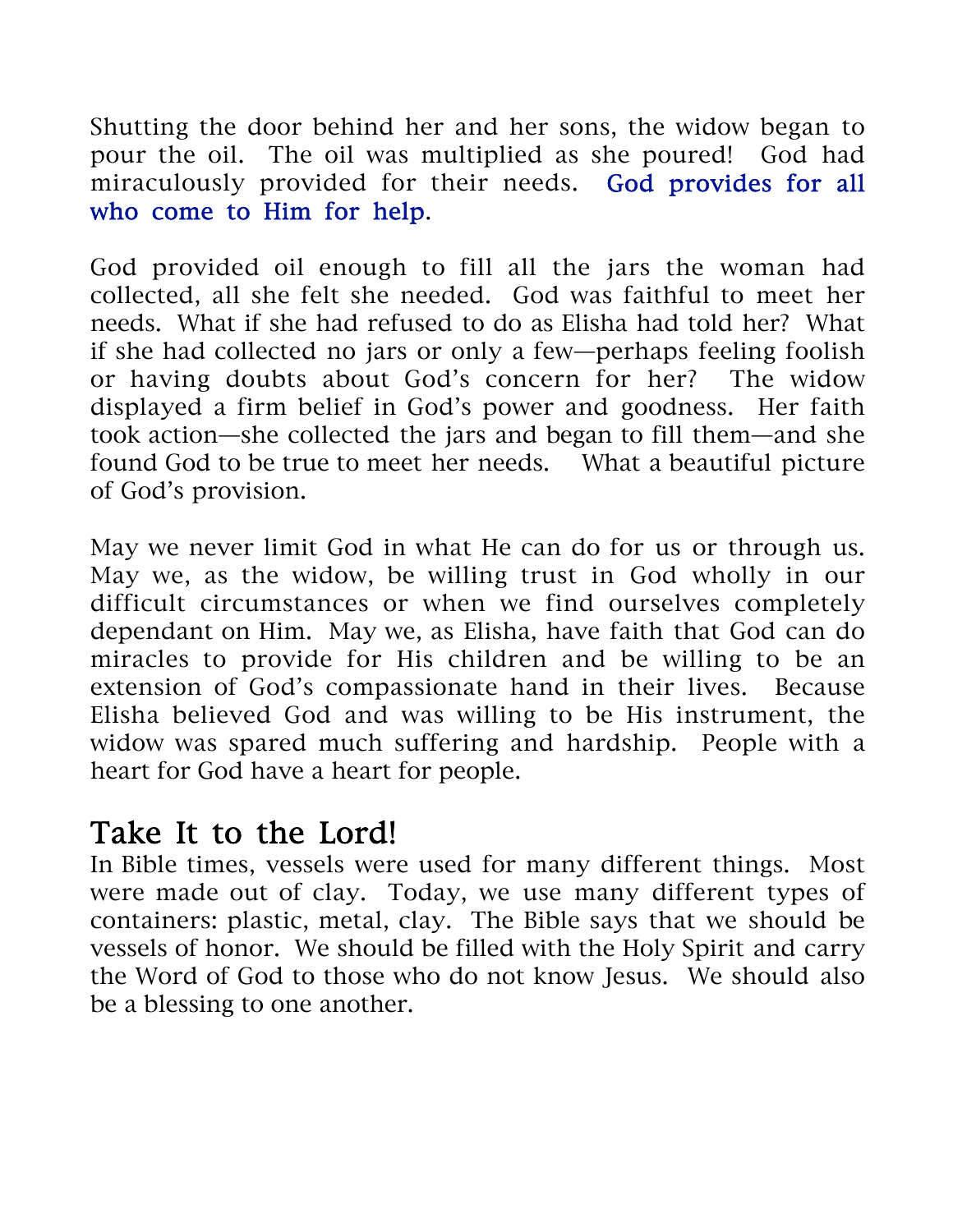One of the ways that we can bless one another is by praying for one another. We can bring each other's needs to the Lord.

On a small piece of paper, have the children write one or two prayer needs. For the younger children, you can write the requests down for them. Tell the children not to write their names. Using one of the "unusual" vessels that you brought for the Attention Grabber, place all of the pieces of paper into it (make sure it is dry from the Attention Grabber activity). Mix up the papers and have everyone pull one out of the container. Then gather in a circle and pray for one another's needs.

```
2 KINGS 4:7
Then she came and told the man of God. And he said,
"Go, sell the oil and pay your debt; and you and your
sons live on the rest."
```
God provides for all who come to Him for help, and as always, He is faithful. The widow returned to Elisha with the wonderful news of the miracle. He instructed her to use the oil to pay off her debt and then to live on the remainder. She now had the means to free herself from the financial obligation from her husband's creditors, allowing her sons to maintain their freedom. After all her financial obligations had been met, there would be enough money left over to take care of the daily needs of her and her sons.

Elisha, the man of God, instructed her well. It was important for her to get out from under the bondage of debt. The creditor must get his money so her family would not have to go into bondage.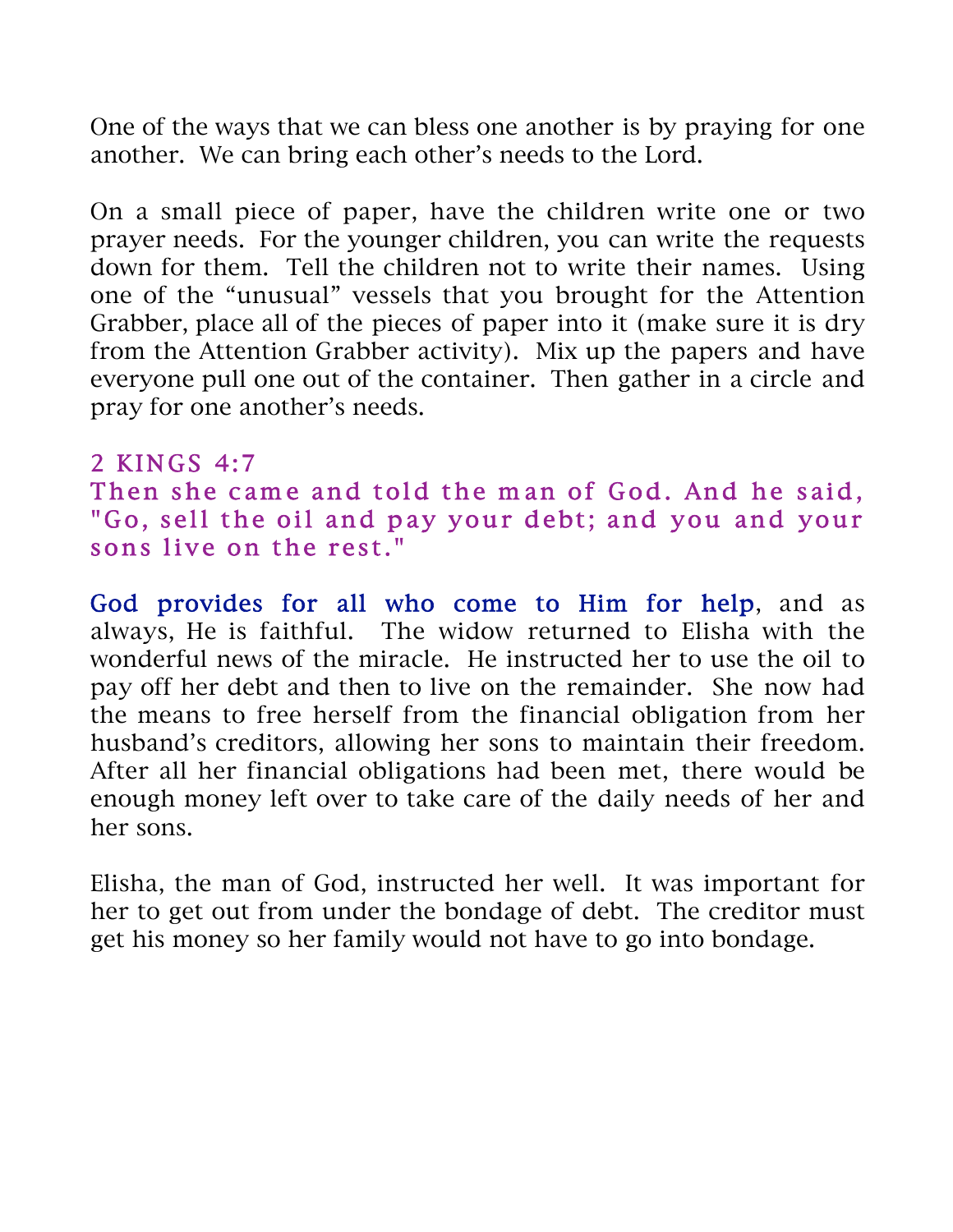Widows were always vulnerable, and the widow of a prophet would have been even more needy than other widows. Yet God miraculously cared for this faithful, dependant believer, and He will care for you. Trusting in God can turn a trial into a triumph. The Bible is filled with demonstrations of a caring and loving God helping His children who call upon Him in their time of need. God provides for all who come to Him for help.

What a joy it must have been for Elisha to be God's instrument in blessing this family. Perhaps you can be an Elisha to those around you. If you truly love God, you will love others, and desire to be available to God as an instrument of blessing in their lives. Galatians 6:10 states: "Therefore, as we have opportunity, let us do good to all, especially to those who are of the household of faith."

# Pouring Promises

This can be a class project to place on the bulletin board. Using red butcher paper cut out a large heart (approximately 2' x 2'). Cut out the Bible, the spout and the handle from the "Pouring Promises" template. On the heart draw lines, one for each child in your class. Ask each child to tell what promise in the Bible is hidden in his or her heart. If they have a hard time thinking of one, help them.

Write down their names and their promises on the heart. You can split the class into teams. Some can work on cutting, others on coloring the spout, handle and Bible, and others who can write on the heart. Staple the heart to the class bulletin board and then staple the handle and spout to either side of the Bible. Next staple the Bible over the heart to represent God's Word being poured into our hearts.

Explain to the children that we need to hide God's promises in our hearts.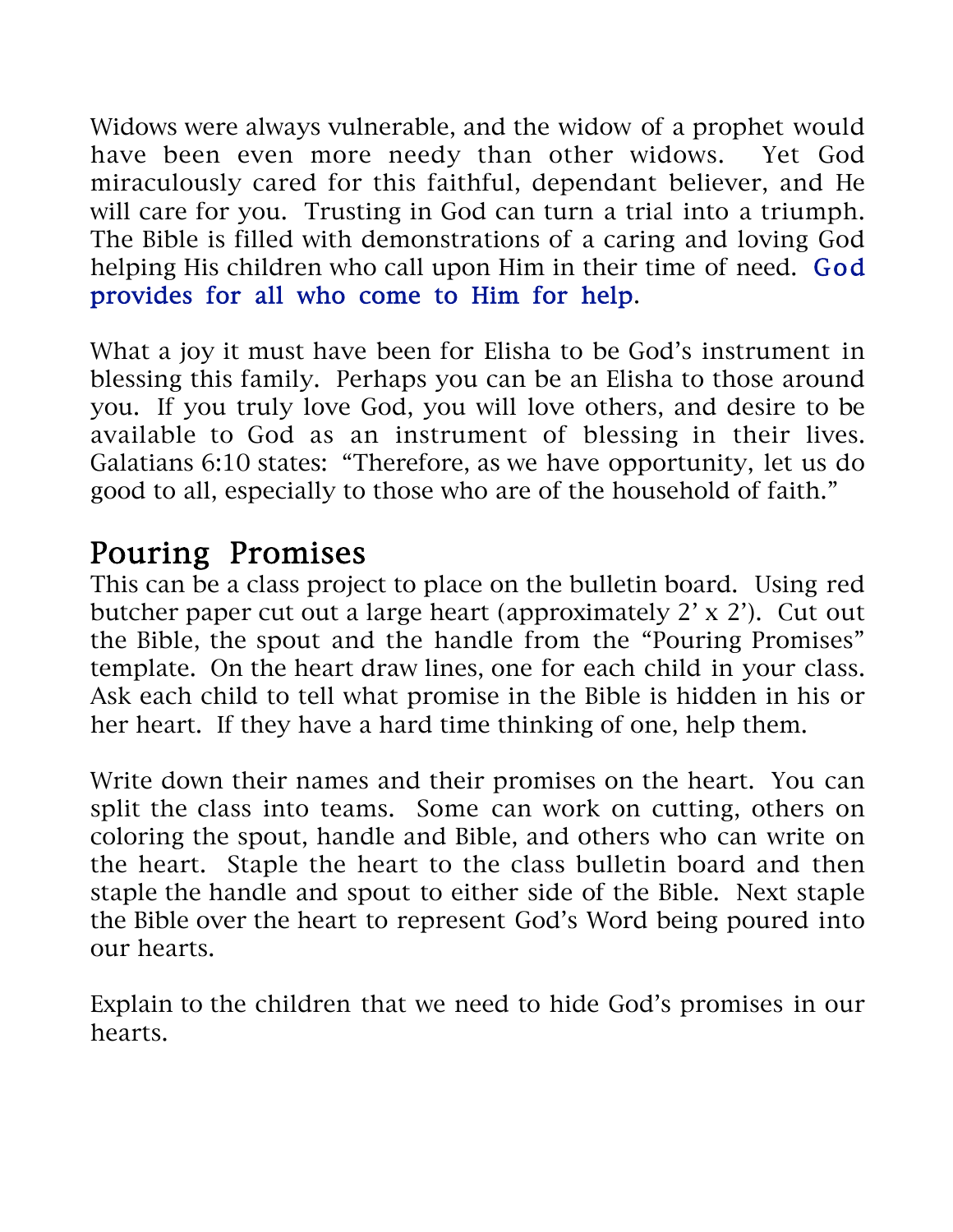# PRAYER

Lead the children in a prayer of praise and thanksgiving for the goodness of the Lord in providing for our every need. If there are any children who have not yet responded to the Gospel, give them opportunity.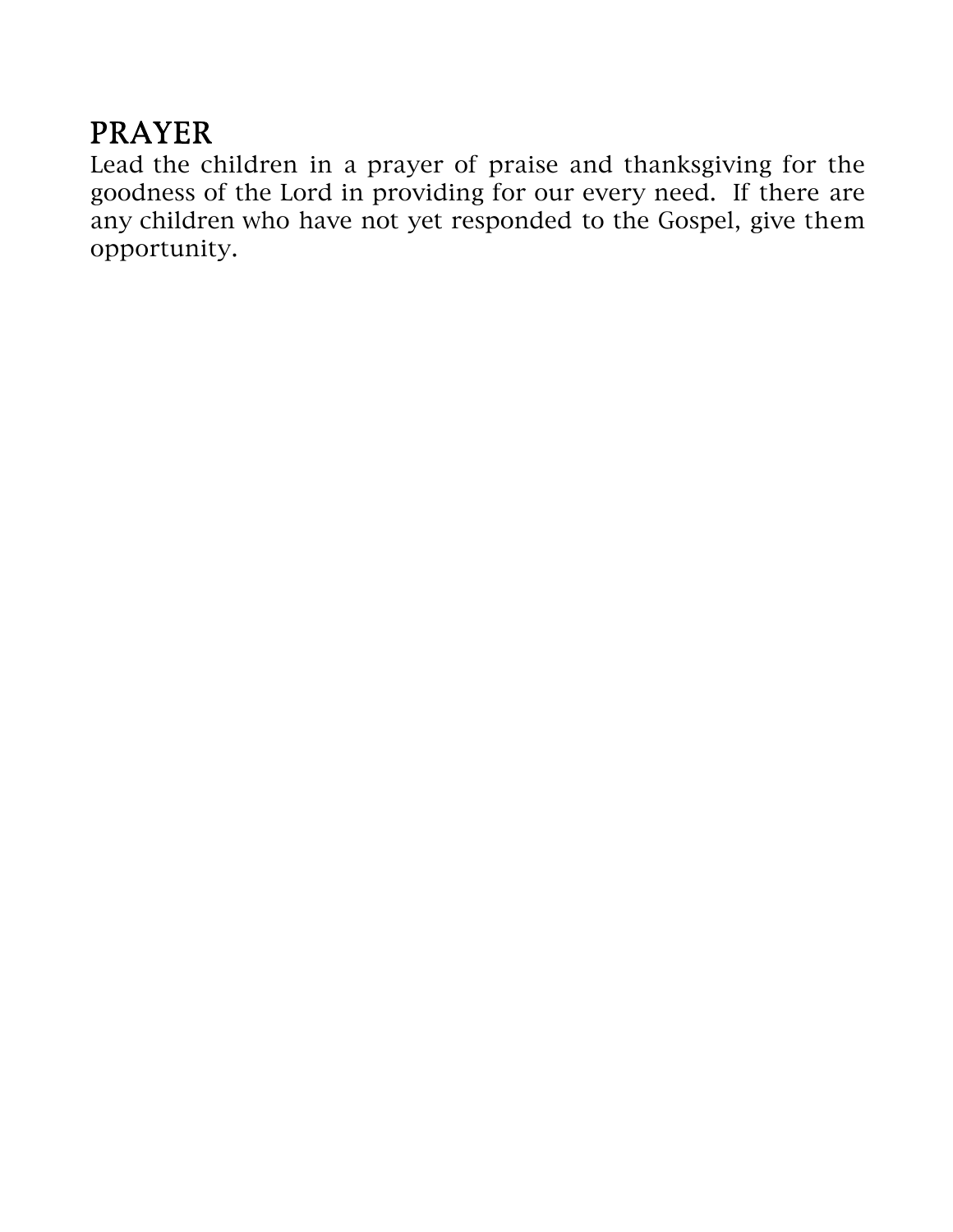